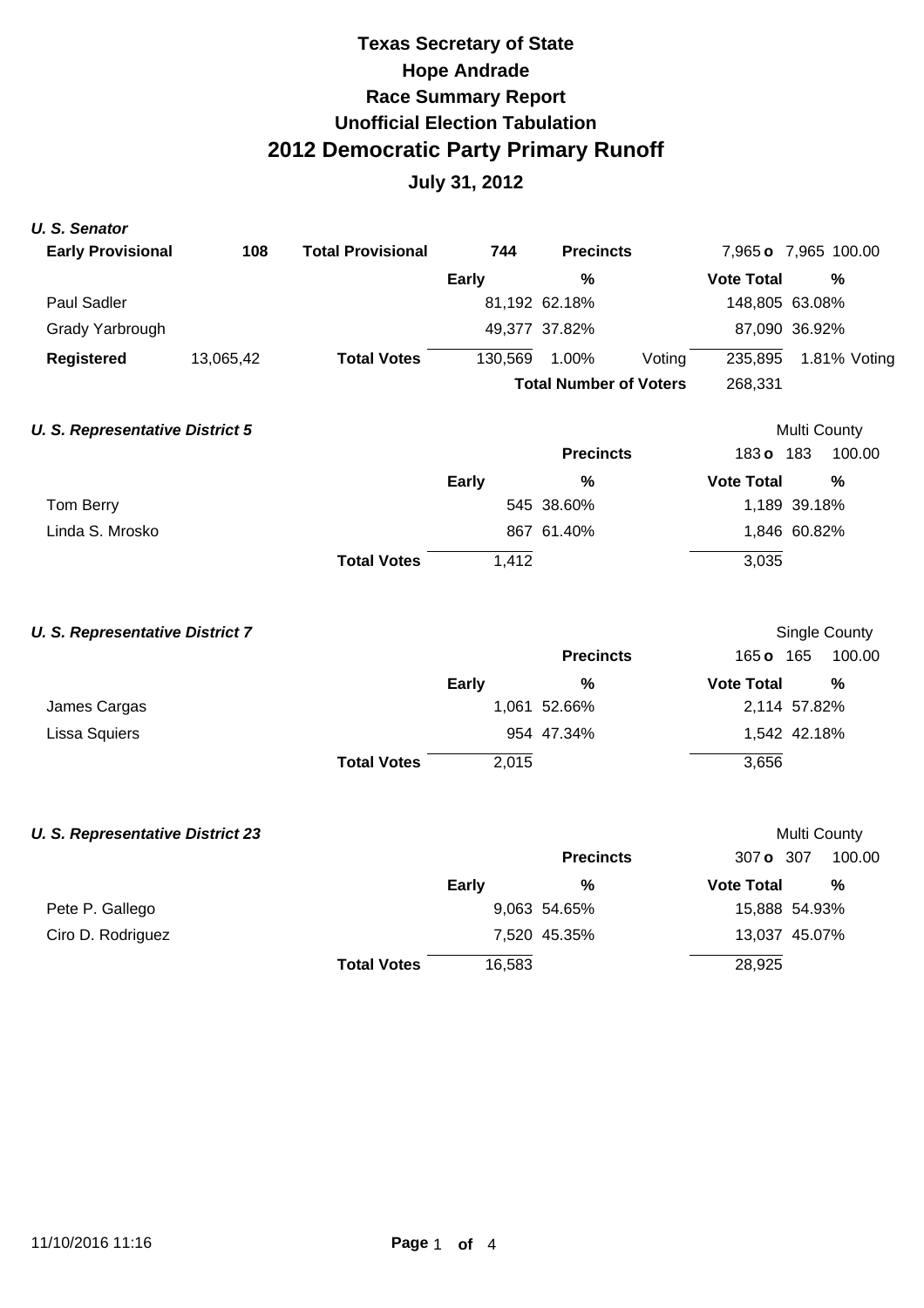## **Texas Secretary of State Hope Andrade Race Summary Report Unofficial Election Tabulation 2012 Democratic Party Primary Runoff**

| <b>U. S. Representative District 27</b>      |                    |              |                  |                   | Multi County  |
|----------------------------------------------|--------------------|--------------|------------------|-------------------|---------------|
|                                              |                    |              | <b>Precincts</b> | 298 o 298         | 100.00        |
|                                              |                    | <b>Early</b> | $\%$             | <b>Vote Total</b> | $\frac{0}{0}$ |
| Rose Meza Harrison                           |                    |              | 3,286 59.02%     | 7,024 60.61%      |               |
| Jerry J. Trevino                             |                    |              | 2,282 40.98%     | 4,564 39.39%      |               |
|                                              | <b>Total Votes</b> | 5,568        |                  | 11,588            |               |
| <b>U. S. Representative District 33</b>      |                    |              |                  |                   | Multi County  |
|                                              |                    |              | <b>Precincts</b> | 261 o 261         | 100.00        |
|                                              |                    | Early        | %                | <b>Vote Total</b> | $\frac{0}{0}$ |
| Domingo Garcia                               |                    |              | 5,427 46.10%     | 9,648 47.27%      |               |
| Marc Veasey                                  |                    |              | 6,346 53.90%     | 10,764 52.73%     |               |
|                                              | <b>Total Votes</b> | 11,773       |                  | 20,412            |               |
| <b>U. S. Representative District 34</b>      |                    |              |                  |                   | Multi County  |
|                                              |                    |              | <b>Precincts</b> | 220 o 220         | 100.00        |
|                                              |                    | Early        | %                | <b>Vote Total</b> | %             |
| Denise Saenz Blanchard                       |                    |              | 4,473 32.83%     | 7,824 33.37%      |               |
| Filemon Vela                                 |                    |              | 9,153 67.17%     | 15,625 66.63%     |               |
|                                              | <b>Total Votes</b> | 13,626       |                  | 23,449            |               |
| Member, State Board of Education, District 2 |                    |              |                  |                   | Multi County  |
|                                              |                    |              | <b>Precincts</b> | 580 o 580         | 100.00        |
|                                              |                    | Early        | $\frac{0}{0}$    | <b>Vote Total</b> | $\frac{0}{0}$ |
| Ruben Cortez, Jr.                            |                    |              | 13,297 55.89%    | 20,252 50.57%     |               |
| Celeste Zepeda Sanchez                       |                    |              | 10,493 44.11%    | 19,794 49.43%     |               |
|                                              | <b>Total Votes</b> | 23,790       |                  | 40,046            |               |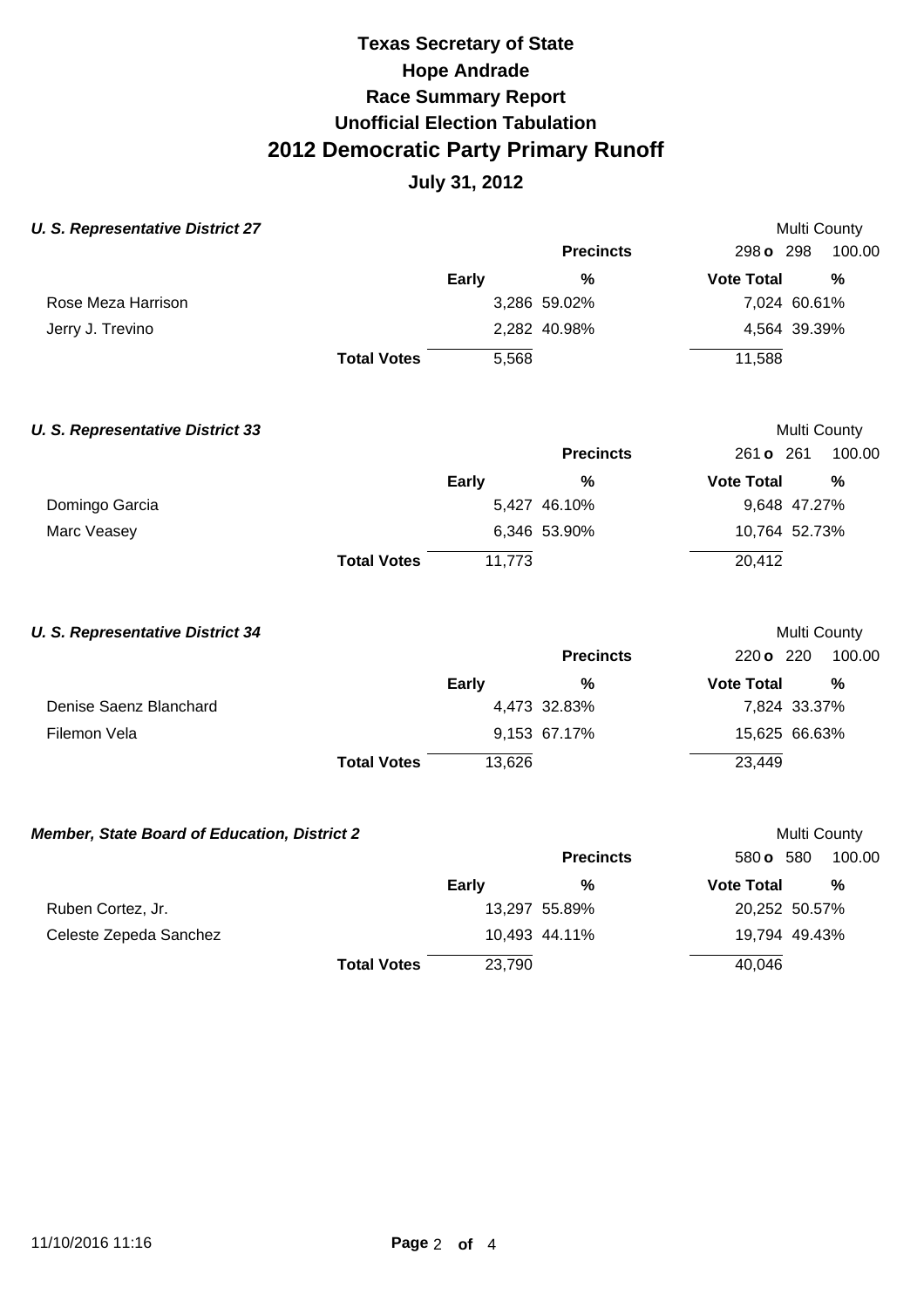## **Texas Secretary of State Hope Andrade Race Summary Report Unofficial Election Tabulation 2012 Democratic Party Primary Runoff**

| <b>State Representative District 40</b>  |                    |              |                  |                      | Single County |
|------------------------------------------|--------------------|--------------|------------------|----------------------|---------------|
|                                          |                    |              | <b>Precincts</b> | 39 o 39              | 100.00        |
|                                          |                    | <b>Early</b> | $\%$             | <b>Vote Total</b>    | $\frac{0}{0}$ |
| <b>Terry Canales</b>                     |                    |              | 2,641 57.23%     | 3,209 52.96%         |               |
| Agustin "Gus" Hernandez, Jr.             |                    |              | 1,974 42.77%     | 2,850 47.04%         |               |
|                                          | <b>Total Votes</b> | 4,615        |                  | 6,059                |               |
| <b>State Representative District 95</b>  |                    |              |                  | Single County        |               |
|                                          |                    |              | <b>Precincts</b> | 87 o 87              | 100.00        |
|                                          |                    | <b>Early</b> | %                | <b>Vote Total</b>    | $\frac{0}{0}$ |
| Nicole Collier                           |                    |              | 2,818 60.33%     | 4,857 59.96%         |               |
| <b>Jesse Gaines</b>                      |                    |              | 1,853 39.67%     | 3,244 40.04%         |               |
|                                          | <b>Total Votes</b> | 4,671        |                  | 8,101                |               |
| <b>State Representative District 117</b> |                    |              |                  |                      | Single County |
|                                          |                    |              | <b>Precincts</b> | 49 o 49              | 100.00        |
|                                          |                    | <b>Early</b> | %                | <b>Vote Total</b>    | %             |
| <b>Philip Cortez</b>                     |                    |              | 1,156 59.56%     | 1,800 56.96%         |               |
| <b>Tina Torres</b>                       |                    |              | 785 40.44%       | 1,360 43.04%         |               |
|                                          | <b>Total Votes</b> | 1,941        |                  | 3,160                |               |
| <b>State Representative District 137</b> |                    |              |                  | <b>Single County</b> |               |
|                                          |                    |              | <b>Precincts</b> | 28 o 28              | 100.00        |
|                                          |                    | <b>Early</b> | %                | <b>Vote Total</b>    | %             |
| Jamaal R. Smith                          |                    |              | 214 32.28%       | 433 38.39%           |               |
| Gene Wu                                  |                    |              | 449 67.72%       | 695 61.61%           |               |
|                                          | <b>Total Votes</b> | 663          |                  | 1,128                |               |